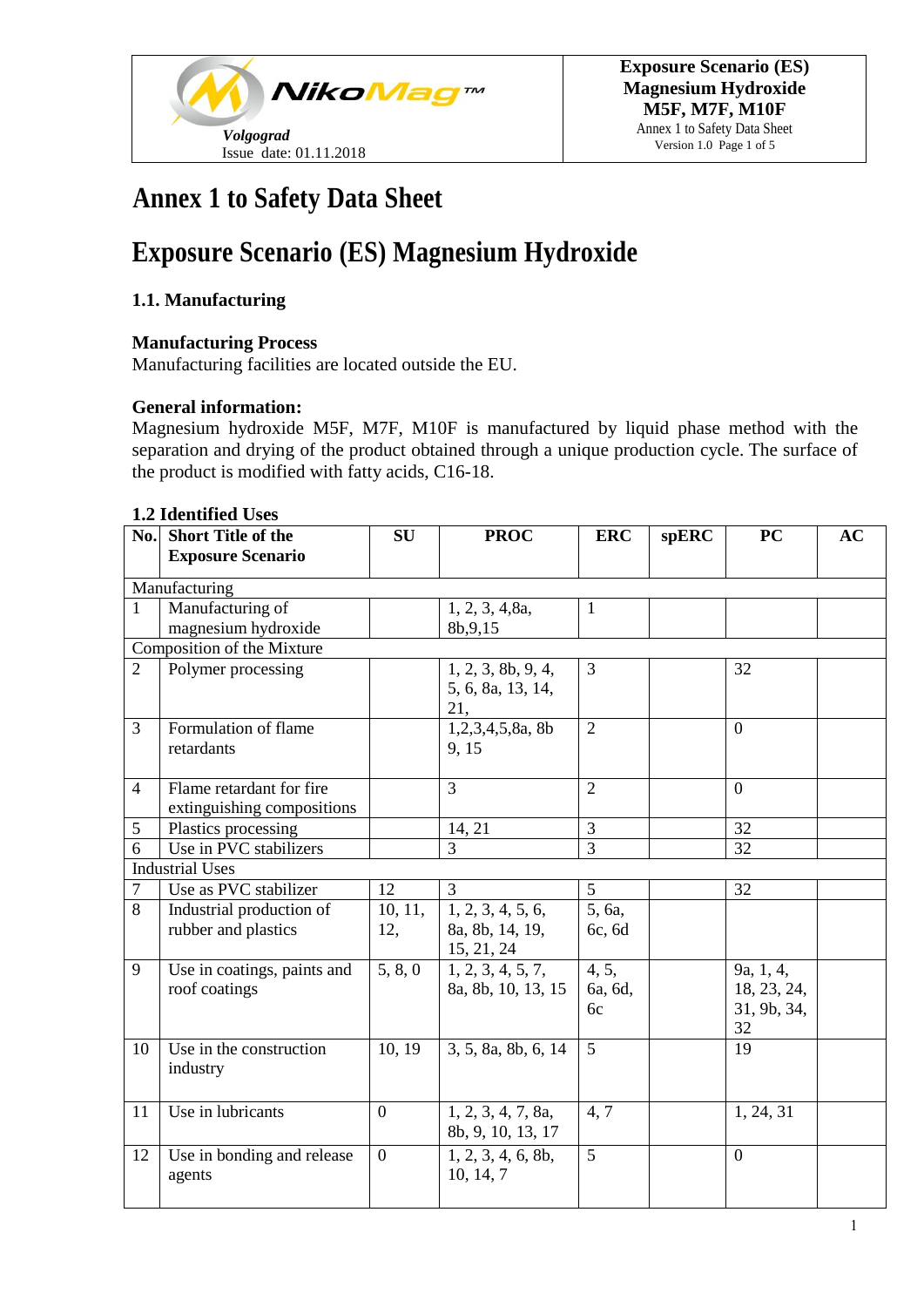

Issue date: 01.11.2018

**Exposure Scenario (ES) Magnesium Hydroxide M5F, M7F, M10F** 

> Annex 1 to Safety Data Sheet Version 1.0 Page 2 of 5

| 13 | Laboratory use                                         | $\boldsymbol{0}$ | 10, 15                               | $\overline{4}$    | 21                                 |                           |
|----|--------------------------------------------------------|------------------|--------------------------------------|-------------------|------------------------------------|---------------------------|
|    | Professional Use                                       |                  |                                      |                   |                                    |                           |
| 14 | Compounds used in the<br>transport industry            | 17               | 14, 21                               |                   | 32                                 |                           |
| 15 | Compounds used in the<br>electric industry             | 16               | 14, 21                               |                   | 32                                 |                           |
| 16 | Compounds used in the<br>construction                  | 19               | 14, 21                               |                   | 32                                 |                           |
| 17 | Use in lubricants                                      | 16               | 1, 2, 3, 4, 8a, 8b,<br>9, 13, 17, 20 | 8a, 8d,<br>9a, 9b | 31                                 |                           |
| 18 | Use in road works and<br>construction                  | 17               | 5, 7, 8b, 8a, 9,<br>10, 11, 13       | 8f                | $\boldsymbol{0}$                   |                           |
| 19 | Laboratory use                                         | 24               | 10, 15                               | 8a                | 21                                 |                           |
| 20 | Polymer processing                                     | 12               | 1, 2, 8a, 8b, 14,<br>21              | 8a, 8c,<br>8d, 8f | 32                                 |                           |
|    | Consumer Use                                           |                  |                                      |                   |                                    |                           |
| 21 | Use in coatings, inks, paints<br>and roofing materials |                  |                                      |                   | 1, 4, 9a,<br>18, 23, 24,<br>31, 9b |                           |
| 22 | Compounds used in the<br>transport industry            |                  | 14, 21                               | 11a               |                                    | 1                         |
| 23 | Compounds used in the<br>electric industry             |                  | 14, 21                               | 11a               |                                    | $\overline{2}$            |
| 24 | Compounds used in the<br>construction                  |                  | 14, 21                               | 10a               |                                    | 13, 7, 4                  |
| 25 | Use in coatings, inks, paints<br>and roofing materials |                  |                                      | 10a,<br>11a       |                                    | 7, 11,<br>13, 1,<br>8, 10 |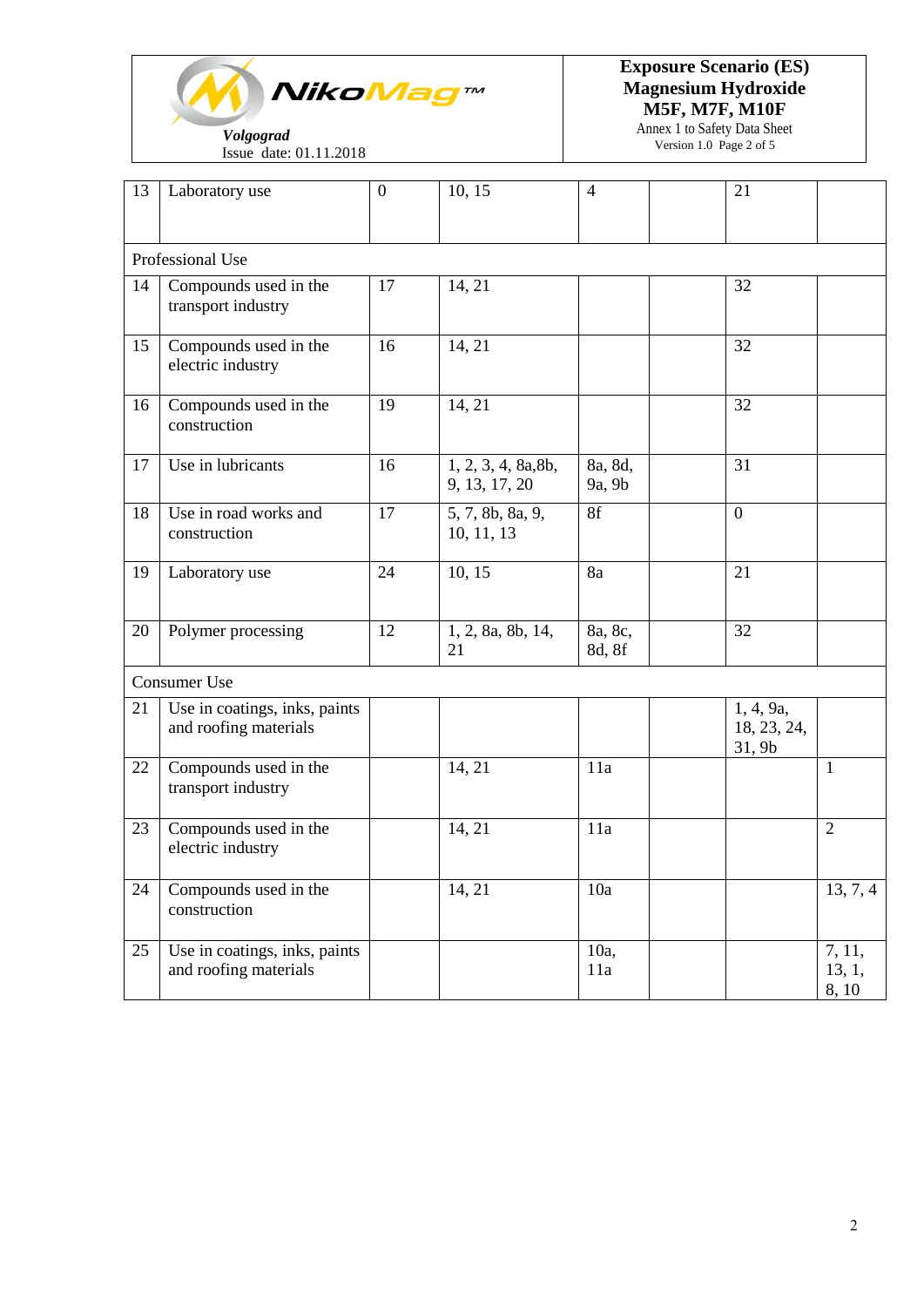

Annex 1 to Safety Data Sheet Version 1.0 Page 3 of 5

### **Use Descriptors**

| ${\bf SU}$      | <b>End-Use Sector</b>                                                                                    |
|-----------------|----------------------------------------------------------------------------------------------------------|
| SU <sub>0</sub> | Other: manufacture and finishing of glass, ceramics and stone (NACE codes C23.1, C23.3)<br>and $C23.7$ ) |
| SU <sub>5</sub> | Manufacture of textiles, leather and fur                                                                 |
| SU <sub>8</sub> | Manufacture of bulk, large scale chemicals (including petroleum products).                               |
| SU <sub>9</sub> | Manufacture of fine chemicals                                                                            |
| <b>SU 10</b>    | Formulation [mixing] of preparations and/or re-packaging (excluding alloys)                              |
| <b>SU</b> 11    | Manufacture of rubber products                                                                           |
| <b>SU12</b>     | Manufacture of plastics products, including compounding and conversion.                                  |
| SU 16           | Manufacture of computer, electronic and optical products, electrical equipment.                          |
| <b>SU17</b>     | General manufacturing, e.g. machinery, equipment, vehicles, other transport equipment                    |
| <b>SU18</b>     | Manufacture of furniture                                                                                 |
| <b>SU 19</b>    | Building and construction work                                                                           |
| SU 23           | Electricity, steam, gas, water supply and sewage treatment                                               |
| SU 24           | Scientific research and development                                                                      |

| <b>PROC</b>        | <b>Process Category</b>                                                                                                        |
|--------------------|--------------------------------------------------------------------------------------------------------------------------------|
| PROC <sub>1</sub>  | Use in closed processes, no likelihood of exposure.                                                                            |
| PROC <sub>2</sub>  | Use in closed continuous processes with occasional exposure.                                                                   |
| PROC <sub>3</sub>  | Use in closed batch process (synthesis or formulation).                                                                        |
| PROC <sub>4</sub>  | Use in batch and other process (synthesis) where opportunity for exposure arises.                                              |
| PROC <sub>5</sub>  | Mixing or blending in batch processes for formulation of preparations and articles<br>(multistage and/or significant contact). |
| PROC <sub>6</sub>  | Calendering operations.                                                                                                        |
| PROC <sub>7</sub>  | Industrial spraying                                                                                                            |
| PROC <sub>9</sub>  | Transfer of substance or preparation into small containers (dedicated filling lines,<br>including weighing)                    |
| PROC <sub>10</sub> | Roller application or brushing                                                                                                 |
| PROC <sub>11</sub> | Non-industrial spraying                                                                                                        |
| PROC <sub>12</sub> | Use of blowing agents in manufacture of foam                                                                                   |
| PROC <sub>13</sub> | Treatment of articles by dipping and pouring                                                                                   |
| PROC <sub>14</sub> | Production of preparations or articles by tabletting, compression, extrusion, pelletisation                                    |
| PROC <sub>15</sub> | Use as laboratory reagent                                                                                                      |
| PROC <sub>19</sub> | Hand-mixing with intimate contact and only PPE available.                                                                      |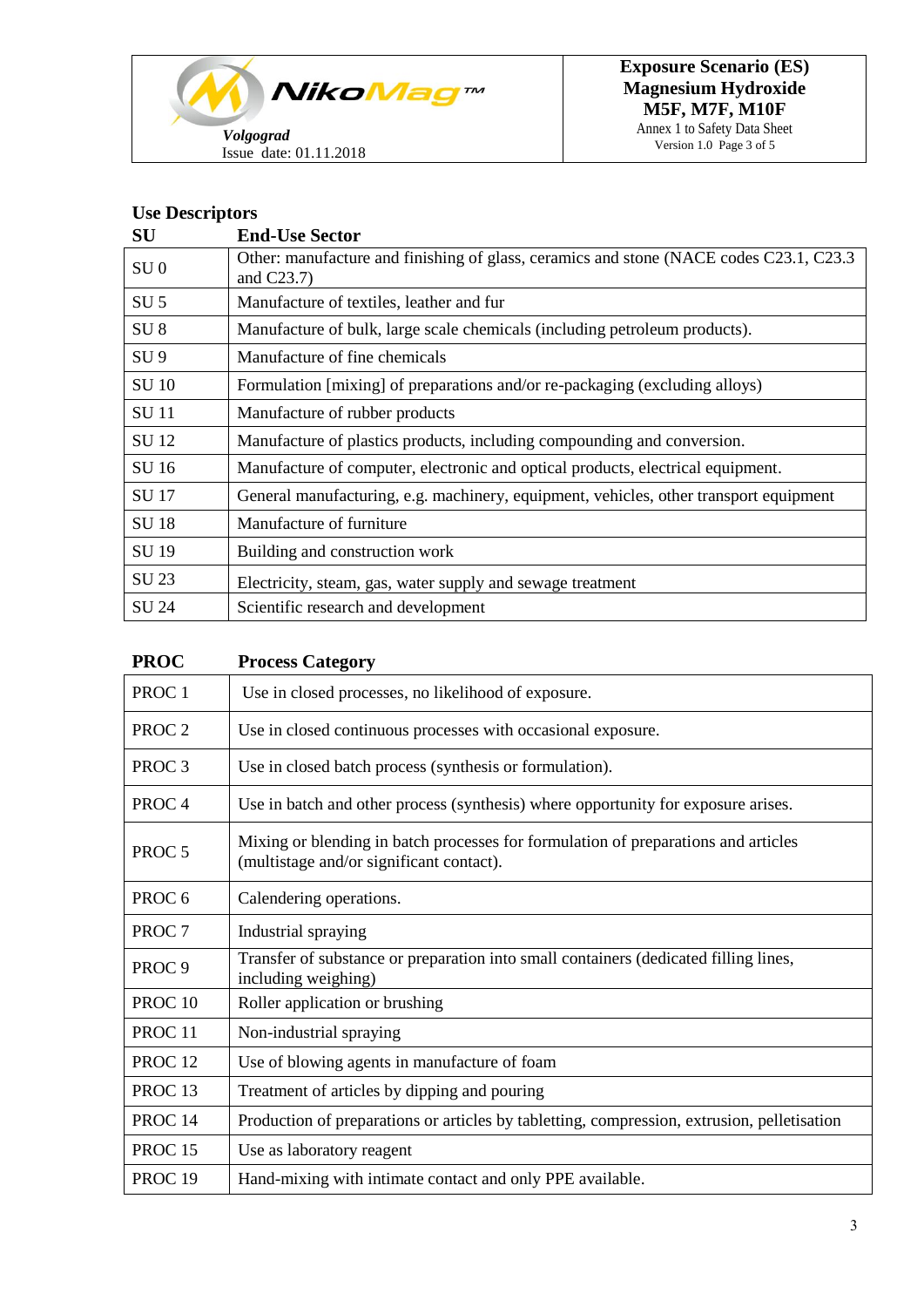

 $\mathsf{r}$ 

Annex 1 to Safety Data Sheet Version 1.0 Page 4 of 5

| PROC <sub>21</sub> | Low energy manipulation of substances bound in materials and/or articles.                                                    |
|--------------------|------------------------------------------------------------------------------------------------------------------------------|
| PROC <sub>24</sub> | High (mechanical) energy work-up of substances bound in materials and/or articles.                                           |
| PROC <sub>8a</sub> | Transfer of substance or preparation (charging/discharging) from/to vessels/large<br>containers at non-dedicated facilities. |
| PROC <sub>8b</sub> | Transfer of substance or preparation (charging/discharging) from/to vessels/large<br>containers at dedicated facilities.     |
| <b>ERC</b>         | <b>Environmental Release Category</b>                                                                                        |
| ERC <sub>1</sub>   | Manufacture of substances                                                                                                    |
| ERC <sub>2</sub>   | Formulation of preparations                                                                                                  |
| ERC <sub>3</sub>   | Formulation in materials                                                                                                     |
| ERC <sub>4</sub>   | Industrial use of processing aids in processes and products, not becoming part of articles                                   |
| ERC <sub>5</sub>   | Industrial use resulting in inclusion into or onto a matrix                                                                  |
| ERC <sub>6a</sub>  | Industrial use resulting in manufacture of another substance (use of intermediates).                                         |
| ERC <sub>6b</sub>  | Industrial use of reactive processing aids                                                                                   |
| ERC 6c             | Industrial use of monomers for manufacture of thermoplastics.                                                                |
| ERC <sub>6d</sub>  | Industrial use of auxiliaries for polymerisation processes in production of resins, rubbers,<br>polymers                     |
| ERC <sub>7</sub>   | Industrial use of substances in closed systems.                                                                              |
| ERC <sub>8a</sub>  | Wide dispersive indoor use of processing aids in open systems                                                                |
| ERC <sub>8b</sub>  | Wide dispersive indoor use of reactive substances in open systems                                                            |
| ERC 8c             | Wide dispersive indoor use resulting in inclusion into or onto a matrix.                                                     |
| ERC 8d             | Wide dispersive outdoor use of processing aids in open systems.                                                              |
| ERC 8e             | Wide dispersive outdoor use of reactive substances in open systems.                                                          |
| ERC 8f             | Wide dispersive outdoor use resulting in inclusion into or onto a matrix                                                     |
| ERC <sub>9a</sub>  | Wide dispersive indoor use of reactive substances in closed systems.                                                         |
| ERC <sub>9b</sub>  | Wide dispersive outdoor use of reactive substances in closed systems                                                         |
| ERC <sub>10a</sub> | Wide dispersive outdoor use of long-life articles and materials with low release                                             |
| ERC 11a            | Wide dispersive indoor use of long-life articles and materials with low release                                              |

| $\bf PC$<br><b>Market Sector by Type of Chemical Product</b> |  |
|--------------------------------------------------------------|--|
|--------------------------------------------------------------|--|

| PC <sub>0</sub> | Other: flame retardant agent |
|-----------------|------------------------------|
| PC <sub>1</sub> | Adhesives, sealants          |